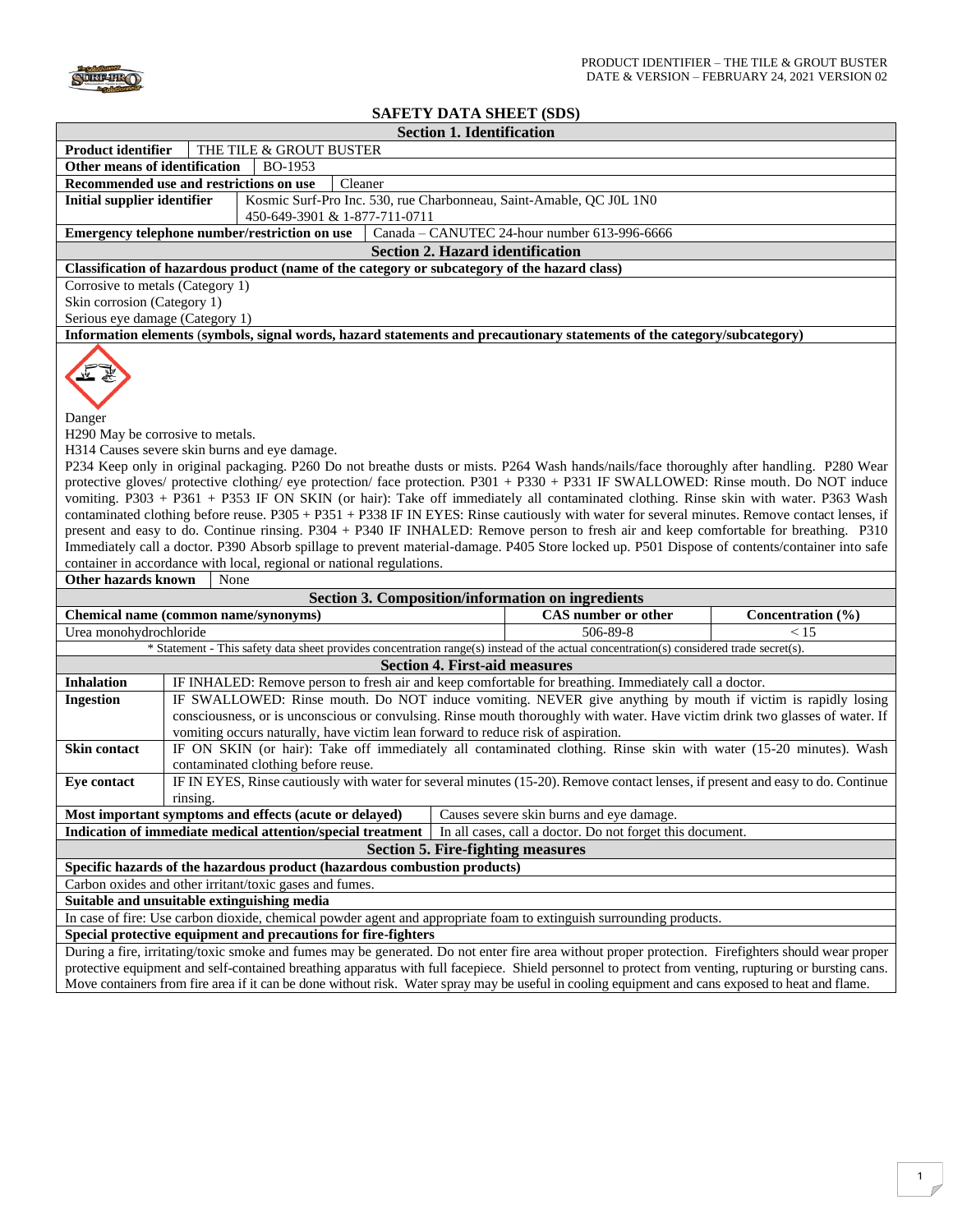

## **Section 6. Accidental release measures Personal precautions, protective equipment and emergency procedures** Absorb spillage to prevent material-damage. Restrict access to area until completion of clean-up. Ensure clean-up is conducted by trained personnel only. All persons dealing with clean-up should wear the appropriate protective equipment (See Section 8). **Methods and materials for containment and cleaning up** Ventilate area of release. Stop the leak if it can be done safely. Contain and absorb any spilled liquid concentrate with inert absorbent material, then place material into a container for later disposal (see Section 13). Contaminated absorbent material may pose the same hazards as the spilled product. Notify the appropriate authorities as required. **Section 7. Handling and storage Precautions for safe handling** May be corrosive to metals. Keep only in original packaging. Wear protective gloves/ protective clothing/ eye protection/ face protection. Before handling, it is very important that engineering controls are operating, and that protective equipment requirements and personal hygiene measures are being followed. People working with this chemical should be properly trained regarding its hazards and its safe use. Inspect containers for leaks before handling. Label containers appropriately. Ensure proper ventilation. Avoid breathing dust/fume/gas/mist/vapours/spray. Avoid contact with eyes, skin and clothing. Keep away from heat, sparks and flame. Avoid generating high concentrations of dusts, vapours or mists. Keep away from incompatible materials (Section 10). Keep containers closed when not in use. Empty containers are always dangerous. Refer also to Section 8. **Conditions for safe storage, including any incompatibilities** Store in a well-ventilated place. Keep container tightly closed. Keep cool. Store locked up. Store away from incompatible materials (Section 10). Inspect all incoming containers to make sure they are properly labelled and not damaged. Storage area should be clearly identified, clear of obstruction and accessible only to trained personnel. Inspect periodically for damage or leaks. **Section 8. Exposure controls/Personal protection Control parameters (biological limit values or exposure limit values and source of those values)**  Exposure limits: None **Appropriate engineering controls** Use under well-ventilated conditions. Local exhaust ventilation system is recommended to maintain concentrations of contaminants below exposure limits. Make emergency eyewash stations, safety/quick-drench showers, and washing facilities available in work area. **Individual protection measures/personal protective equipment** Respiratory protection is required if the concentrations are higher than the exposure limits. Use a NIOSH approved respirators if the exposure limits are unknown. Chemically protective gloves (impervious), and other protective clothing to prevent prolonged or repeated skin contact, must be worn during all handling operations. Wear protective chemical splash goggles to prevent mists from entering the eyes. Wash hands/nails/face thoroughly after handling. Do not eat, drink or smoke when using this product. Practice good personal hygiene after using this material. Remove and wash contaminated work clothing before re-use. **Section 9. Physical and chemical properties Appearance, physical state/colour** Clear liquid **Vapour pressure** Not available **Odour** Fragrant **Vapour density** Not available **Odour threshold** Not available **Relative density** Not available **pH** 1.5 **Solubility** Not available **Melting/freezing point**  $\sim 0^{\circ}\text{C}$  **Partition coefficient - n-octanol/water** Not available **Initial boiling point/range**  $\sim 100^{\circ}\text{C}$  **and**  $\sim 100^{\circ}\text{C}$  **and**  $\sim 100^{\circ}\text{C}$  **and**  $\sim 100^{\circ}\text{C}$  **and**  $\sim 100^{\circ}\text{C}$  **and**  $\sim 100^{\circ}\text{C}$  **and**  $\sim 100^{\circ}\text{C}$  **and**  $\sim 100^{\circ}\text{C}$  **and**  $\sim 100^{\circ}\text{C}$  **and \sim Flash point** Not available **Not available Decomposition temperature** Not available **Evaporation rate** Not available **Viscosity** Not available **Flammability (solids and gases)** Not available **VOC** Not available **Upper and lower flammability/explosive limits** Not available **Other** None known **Section 10. Stability and reactivity Reactivity** Does not react under the recommended storage and handling conditions prescribed. **Chemical stability** Stable under the recommended storage and handling conditions prescribed. **Possibility of hazardous reactions**  When mixed with incompatible materials. **Conditions to avoid (static discharge, shock or vibration)** Keep away from heat, hot surfaces, sparks, open flames and other ignition sources. **Incompatible materials** Oxidizing materials; bases; some metals; etc. **Hazardous decomposition products** None known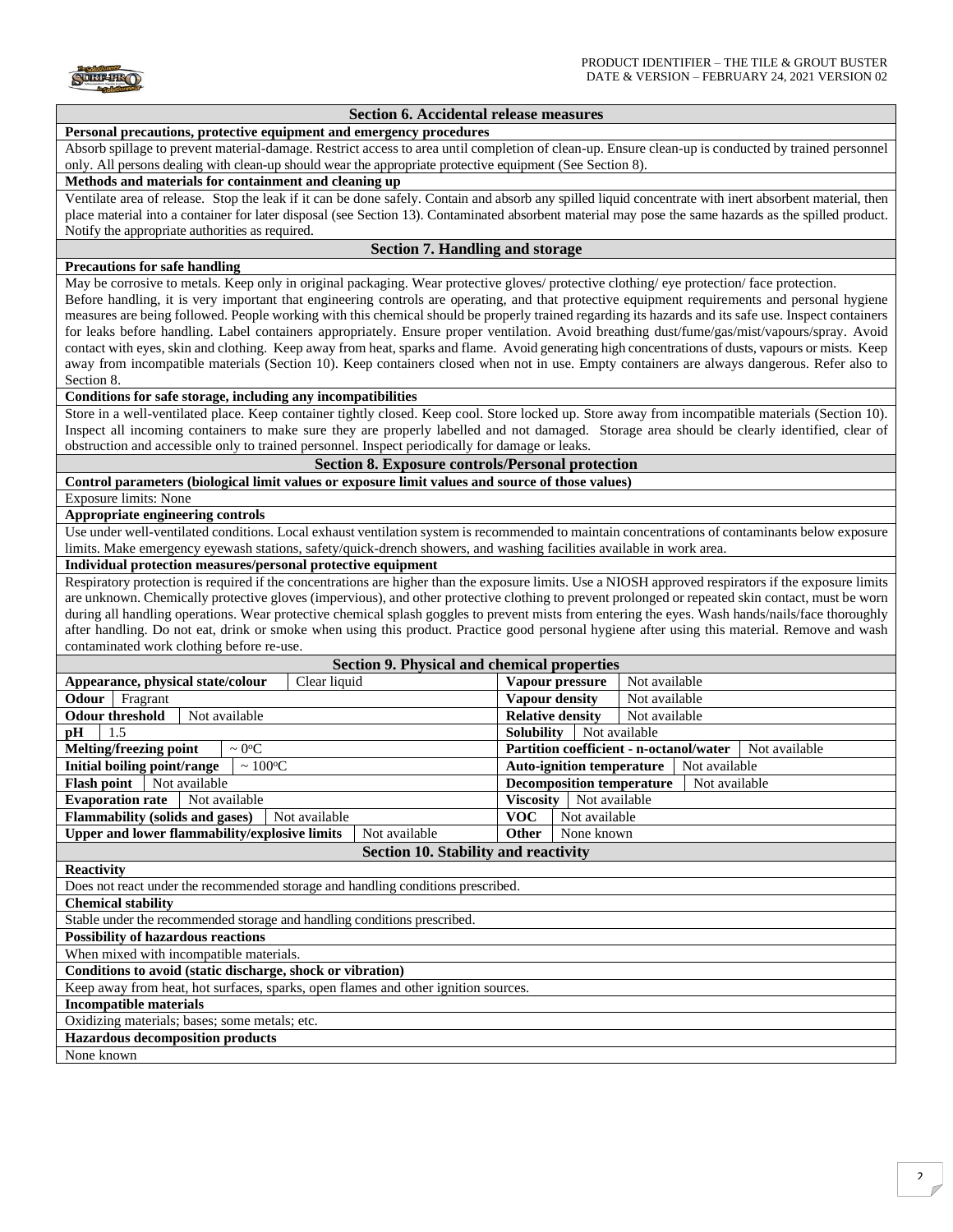

| <b>Section 11. Toxicological information</b>                                                                                                                                                                                                                                          |                                                                                                                                                         |  |  |  |
|---------------------------------------------------------------------------------------------------------------------------------------------------------------------------------------------------------------------------------------------------------------------------------------|---------------------------------------------------------------------------------------------------------------------------------------------------------|--|--|--|
| Information on the likely routes of exposure (inhalation, ingestion, skin and eye contact)                                                                                                                                                                                            |                                                                                                                                                         |  |  |  |
| Causes severe skin burns and eye damage.                                                                                                                                                                                                                                              |                                                                                                                                                         |  |  |  |
| Symptoms related to the physical, chemical and toxicological characteristics                                                                                                                                                                                                          |                                                                                                                                                         |  |  |  |
|                                                                                                                                                                                                                                                                                       | Skin burn, redness, stinging, pain; Eye burn, redness, tearing; Digestive tract burn; Respiratory tract burn, coughing, shortness of breath, dizziness, |  |  |  |
| drowsiness, nausea and headaches.                                                                                                                                                                                                                                                     |                                                                                                                                                         |  |  |  |
| Delayed and immediate effects (chronic effects from short-term and long-term exposure)                                                                                                                                                                                                |                                                                                                                                                         |  |  |  |
| Skin Sensitization - No data available; Respiratory Sensitization - No data available; Germ Cell Mutagenicity - No data available; Carcinogenicity                                                                                                                                    |                                                                                                                                                         |  |  |  |
| - No ingredient listed by IARC, ACGIH, NTP or OSHA Reproductive Toxicity - No data available; Specific Target Organ Toxicity - Single<br>Exposure – No data available; Specific Target Organ Toxicity — Repeated Exposure – No data available; Aspiration Hazard – No data available; |                                                                                                                                                         |  |  |  |
| Health Hazards Not Otherwise Classified - No data available.                                                                                                                                                                                                                          |                                                                                                                                                         |  |  |  |
| Numerical measures of toxicity (ATE; LD <sub>50</sub> & LC <sub>50</sub> )                                                                                                                                                                                                            |                                                                                                                                                         |  |  |  |
| CAS 506-89-8 LD50 (oral, rat) 1121 mg/kg                                                                                                                                                                                                                                              |                                                                                                                                                         |  |  |  |
| ATE not available in this document.                                                                                                                                                                                                                                                   |                                                                                                                                                         |  |  |  |
| <b>Section 12. Ecological information</b>                                                                                                                                                                                                                                             |                                                                                                                                                         |  |  |  |
| Ecotoxicity (aquatic and terrestrial information)                                                                                                                                                                                                                                     | No data available for the product                                                                                                                       |  |  |  |
| <b>Persistence and degradability</b><br>No data available                                                                                                                                                                                                                             |                                                                                                                                                         |  |  |  |
| <b>Bioaccumulative potential</b><br>No bioaccumulation is to be expected.                                                                                                                                                                                                             |                                                                                                                                                         |  |  |  |
| <b>Mobility</b> in soil<br>No data available                                                                                                                                                                                                                                          |                                                                                                                                                         |  |  |  |
| Other adverse effects<br>No data available                                                                                                                                                                                                                                            |                                                                                                                                                         |  |  |  |
| <b>Section 13. Disposal considerations</b>                                                                                                                                                                                                                                            |                                                                                                                                                         |  |  |  |
| Information on safe handling for disposal/methods of disposal/contaminated packaging                                                                                                                                                                                                  |                                                                                                                                                         |  |  |  |
| Dispose of contents/container into safe container in accordance with local, regional or national regulations.                                                                                                                                                                         |                                                                                                                                                         |  |  |  |
| <b>Section 14. Transport information</b>                                                                                                                                                                                                                                              |                                                                                                                                                         |  |  |  |
| UN number; Proper shipping name; Class(es); Packing group (PG) of the TDG Regulations                                                                                                                                                                                                 |                                                                                                                                                         |  |  |  |
| UN3265; CORROSIVE LIQUID, ACIDIC, ORGANIC, N.O.S. (Urea monohydrochloride); CLASS 8; PG III                                                                                                                                                                                           |                                                                                                                                                         |  |  |  |
| UN number; Proper shipping name; Class(es); Packing group (PG) of the IMDG (maritime)                                                                                                                                                                                                 |                                                                                                                                                         |  |  |  |
| UN3265; CORROSIVE LIQUID, ACIDIC, ORGANIC, N.O.S. (Urea monohydrochloride); CLASS 8; PG III                                                                                                                                                                                           |                                                                                                                                                         |  |  |  |
| UN number; Proper shipping name; Class(es); Packing group (PG) of the IATA (air)                                                                                                                                                                                                      |                                                                                                                                                         |  |  |  |
| UN3265; CORROSIVE LIQUID, ACIDIC, ORGANIC, N.O.S. (Urea monohydrochloride); CLASS 8; PG III                                                                                                                                                                                           |                                                                                                                                                         |  |  |  |
| Special precautions (transport/conveyance)<br>May also be shipped as a LIMITED QUANTITY in accordance with TDG.                                                                                                                                                                       |                                                                                                                                                         |  |  |  |
| <b>Environmental hazards (IMDG or other)</b><br>None                                                                                                                                                                                                                                  |                                                                                                                                                         |  |  |  |
| Possible<br>Bulk transport (usually more than 450 L in capacity)                                                                                                                                                                                                                      |                                                                                                                                                         |  |  |  |
| <b>Section 15. Regulatory information</b>                                                                                                                                                                                                                                             |                                                                                                                                                         |  |  |  |
| Safety/health Canadian regulations specifics                                                                                                                                                                                                                                          | Refer to Section 2 for the appropriate classification. This product has been classified in accordance                                                   |  |  |  |
|                                                                                                                                                                                                                                                                                       | with the hazard criteria of the Hazardous Products Regulations (HPR).                                                                                   |  |  |  |
| <b>Environmental Canadian regulations specifics</b><br>Refer to Section 3 for ingredient(s) of the DSL                                                                                                                                                                                |                                                                                                                                                         |  |  |  |
| Safety/health/environmental outside regulations specifics                                                                                                                                                                                                                             |                                                                                                                                                         |  |  |  |
| None                                                                                                                                                                                                                                                                                  |                                                                                                                                                         |  |  |  |